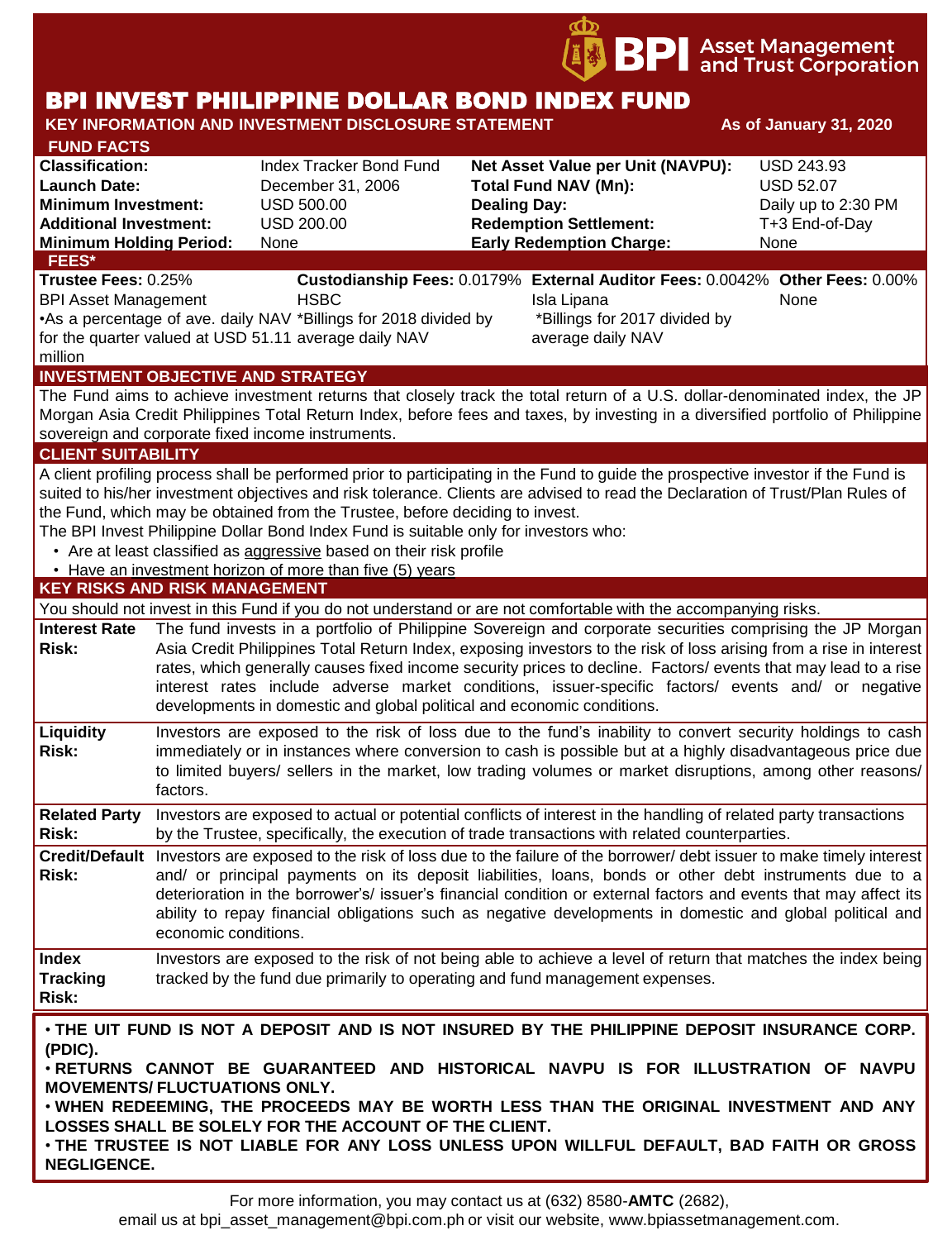### **FUND PERFORMANCE AND STATISTICS AS OF JANUARY 31, 2019**

(Purely for reference purposes and is not a guarantee of future results)



**Fund 1.83 2.32 4.42 12.97 19.86 143.93 Benchmark** 1.81 2.33 4.59 13.54 21.33 157.06

\*Benchmark is the JP Morgan Asia Credit Philippines Total Return

**Fund 12.97 7.53 6.22 5.13 4.63 7.05 Benchmark** 13.54 7.91 6.66 5.59 5.13 7.48

**Fund 1.83 13.27 -0.73 5.85 2.96 3.41 Benchmark** 1.81 13.95 -0.61 6.36 3.53 3.97

**1 mo 3 mo 6 mo 1YR 3YRS S.I.<sup>2</sup>**

**1YR 2YRS 3YRS 4YRS 5YRS S.I.**

**YTD 2019 2018 2017 2016 2015**

| <b>NAVPU over the past 12 months</b>   |        |
|----------------------------------------|--------|
| Highest                                | 243.95 |
| Lowest                                 | 216.67 |
| <b>STATISTICS</b>                      |        |
| <b>Weighted Ave Duration (Yrs)</b>     | 7.417  |
| Volatility, Past 1 Year (%) 3          | 3.01   |
| Port. Weighted Yield to Maturity (%)   | 2.786  |
| <b>Current Number of Holdings</b>      | 48     |
| Tracking Error (3-Yr) <sup>4</sup> (%) | 0.43   |

<sup>1</sup>Returns are net of fees.

<sup>2</sup>Since Inception

<sup>3</sup>Measures the degree to which the Fund fluctuates vis-à-vis its average return over a period of time.

<sup>4</sup>Measure of deviation between the Fund's return and benchmark returns. A lower number means the Fund's return is closely aligned with the benchmark. 5 Includes accrued income, investment securities purchased, accrued expenses, etc.

\*Declaration of Trust is available upon request through branch of account.

| <b>PORTFOLIO COMPOSITION</b>                        |           | <b>TOP TEN HOLDINGS</b>   |                 |           |
|-----------------------------------------------------|-----------|---------------------------|-----------------|-----------|
| <b>Allocation</b>                                   | % of Fund | <b>Name</b>               | <b>Maturity</b> | % of Fund |
| Government                                          | 64.47     | <b>RoP Bonds</b>          | 10/23/2034      | 7.67      |
| Corporates                                          | 33.58     |                           |                 |           |
| Cash                                                | 0.15      | <b>RoP Bonds</b>          | 3/16/2025       | 6.23      |
| Time deposits and money market                      | 0.77      | <b>RoP Bonds</b>          | 2/2/2030        | 6.22      |
| Other receivables – net of liabilities <sup>5</sup> | 1.03      | <b>RoP</b> Bonds          | 3/1/2041        | 6.19      |
| <b>Maturity Profile</b>                             |           | <b>RoP Bonds</b>          | 2/2/2042        | 5.99      |
| Cash and Less than 1 Year                           | 1.95      | <b>RoP</b> Bonds          | 1/14/2031       | 5.23      |
| Between 1 and 3 Years                               | 13.65     | <b>RoP Bonds</b>          | 1/15/2032       | 5.11      |
| Between 3 and 5 Years                               | 24.77     | <b>RoP</b> Bonds          | 1/21/2024       | 4.80      |
| Between 5 and 7 Years                               | 9.52      | <b>UG Summit Holdings</b> | 1/23/2023       | 4.63      |
| Between 7 and 10 Years                              | 8.34      |                           |                 |           |
| More than 10 Years                                  | 41.76     | RoP Bonds                 | 2/1/2028        | 4.21      |

## **RELATED PARTY TRANSACTIONS\***

**CUMULATIVE PERFORMANCE (%) <sup>1</sup>**

Index

**ANNUALIZED PERFORMANCE (%) <sup>1</sup>**

**CALENDAR YEAR PERFORMANCE (%) <sup>1</sup>**

The Fund has investments and trade transactions with BPI Asset Management and Trust Corporation (BPI AMTC):

Ayala Corporation – USD 1.15 million AC Energy – USD 0.71 million

Investments in the said outlets were approved by the BPI AMTC's Board of Directors. Likewise, all related party transactions are conducted on an arm's length and best execution basis and within established limits.

Related party in accordance with BPI AMTC's internal policy.